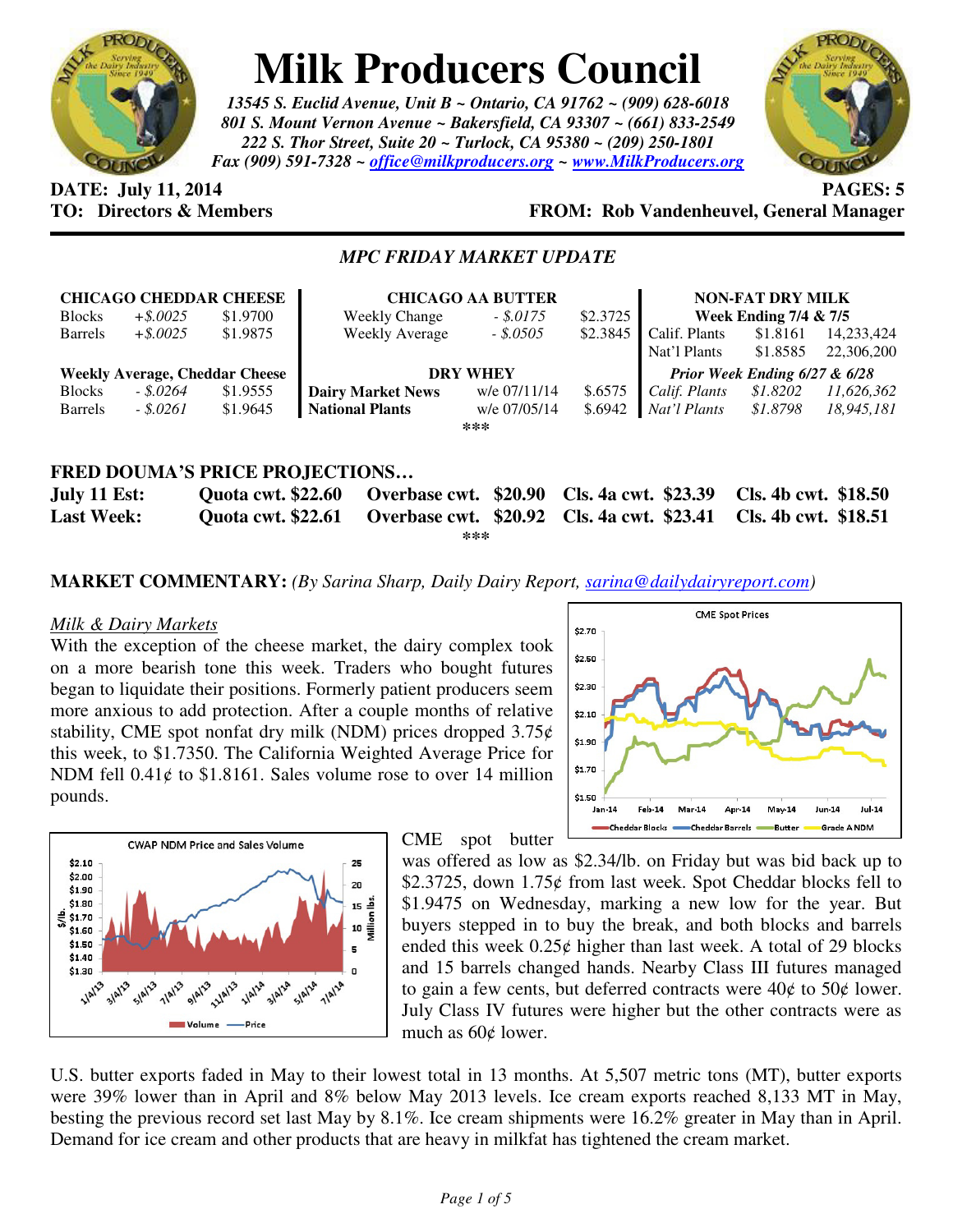Although butter manufacturers would like to churn more and cushion inventories, cream prices are high enough to incentivize butter makers to sell cream rather than churn it. If this trend continues throughout the



typical inventory drawdown period in the latter half of the year, it could necessitate an increase in U.S. butter imports later this year. Indeed, if the disparity between U.S. and global butter prices persists, the U.S. could become a net butter importer over the next several months.

The U.S. exported a record amount of NDM in May, some 60,358 MT or 133 million pounds. This volume was up 8% from May 2013 and 9.9% greater than April exports. The increase was largely due to stepped up sales to Mexico. Mexican importers stood on the sidelines earlier this year, awaiting lower prices. End users in Mexico and elsewhere are likely to continue buying in volume as prices break further.



 $2014 - 2013 - 2012$ 

May cheese exports totaled 31,779 MT, down 8.9% from April but up 15% from May 2013. Demand for pizzatype cheese remains strong, but Cheddar sales are fading.

The cattle market typically falls in June and July as the temperature rises and grilling becomes less of a novelty.



But this year, beef prices and cattle futures bucked the trend and ascended in impressive fashion over the past couple months. Lean beef prices are at record highs. However, the cattle market appears to be topping. August futures lost nearly \$6/cwt. this week. Beef and cattle supplies will remain tight for the foreseeable future, but it

seems the market has finally reached a price high enough to discourage some demand.

For the week ending





#### *Grain Markets*

Although dairy product markets are succumbing to news of rising global production, dairy profit margins remain excellent. Feed prices are falling much more quickly than milk prices as the weather in the Corn Belt has been nearly ideal. July corn futures lost 17.25¢ this week, and December futures tumbled to nearly four-year lows at \$3.8475, down 32.5 $\rlap{\textless}$  from last week. July soybean futures fell 92 $\rlap{\textless}$  to \$12.9575, and November soybeans lost 58.5 $\epsilon$ , settling at \$10.75.

USDA adjusted its balance sheets to reflect the higher stocks and production figures noted in the June 30 Acreage and Grain Stocks reports. In fact, USDA's new balance sheets call for even larger ending inventories than anticipated, and grain and oilseed markets fell further on Friday. These lower corn prices will foster much lower corn silage prices in the Midwest this fall, and they will likely pressure forage prices nationwide. However, if the drought persists in the West, forage prices in the region will remain stubbornly high.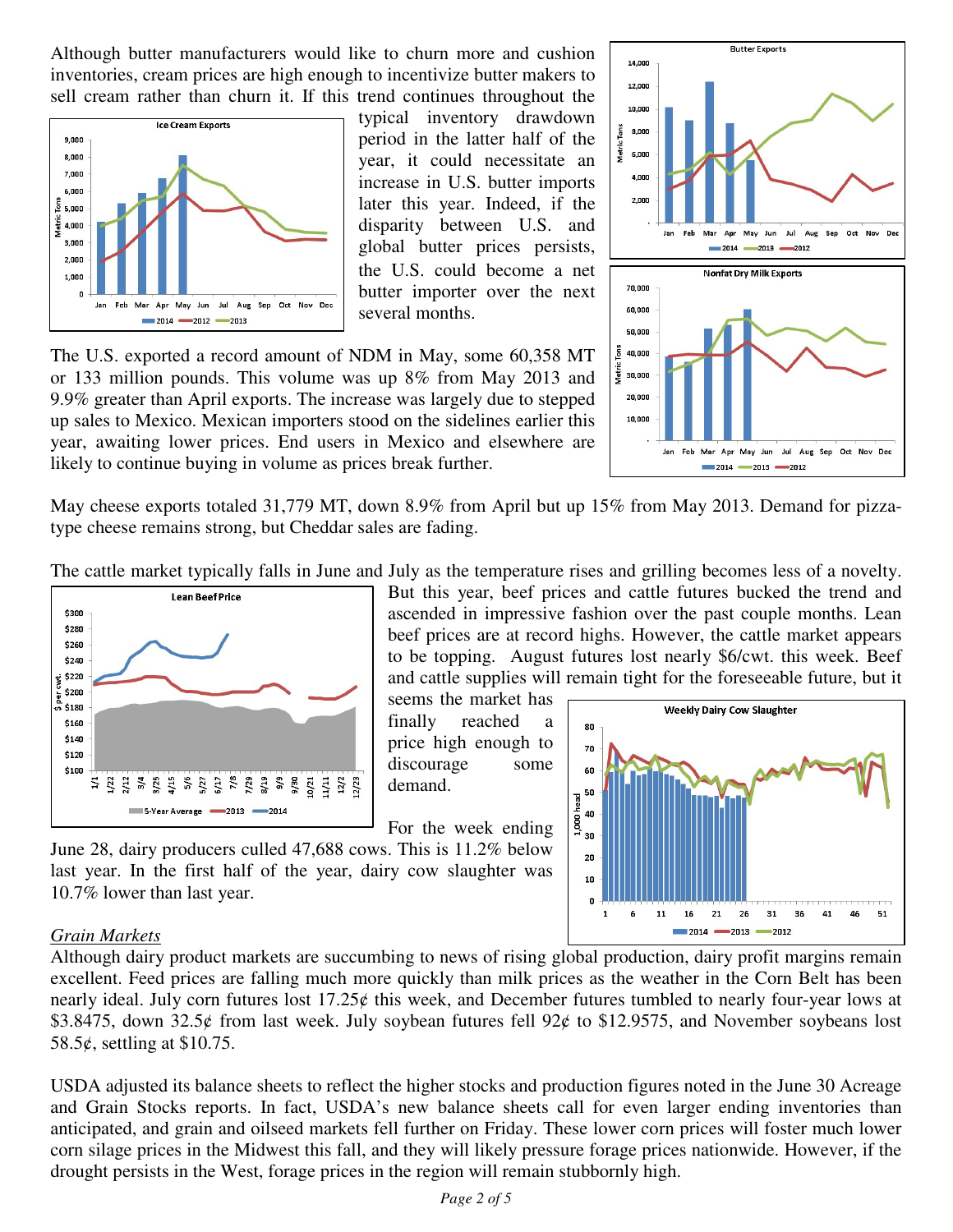# **A SLIGHTLY DIFFERENT ANGLE ON THE "CALIFORNIA DISCOUNT":** *(By Rob Vandenheuvel)* Regular readers of this newsletter are very used to seeing a monthly accounting of the significant discount in

California's Class 4b price *(for milk sold to California's cheese manufacturers)* compared to the Federal Order Class III price *(the benchmark price for milk sold to cheese manufacturers around the country)*. The latest figures on that discount are included in the table shown here.

| The "California Discount" for our<br><b>State's Cheese Manufacturers</b> |          |                  |  |  |  |
|--------------------------------------------------------------------------|----------|------------------|--|--|--|
|                                                                          | June '14 | 2010 – Jun '2014 |  |  |  |
| <b>California Class 4b Price</b>                                         | \$19.07  | \$15.96          |  |  |  |
| <b>FMMO Class III Price</b>                                              | \$21.36  | \$17.68          |  |  |  |
| <b>Discount</b>                                                          | (\$2.29) | (\$1.72)         |  |  |  |

However, this month, I'd like to take the opportunity to also look at this from a slightly different angle, one that really highlights the hypocrisy of the "free market" and "competition" rhetoric we've heard from our State's cheese manufacturers over the past several years. While the impact of this State-sponsored discount has been devastating to producers (through lower overbase prices), the discount has also had an impact on other manufacturing plants, most notably the producer-owned butter/powder manufacturing plants operated by our State's cooperatives.

We've discussed this issue in the past, but since it has been quite a while since then, let's briefly review the basics:

- About 80% of the milk produced in California is sold to Class 4a (butter/nfdm) or 4b (cheese/whey) manufacturing plants. Nearly all of those plants operate as pooled plants.
- The monthly minimum prices announced for each class determines a manufacturer's obligation for the milk they purchase.
- However, the suppliers of milk (i.e., dairy farmers) are ultimately entitled to the overbase price a blended price that applies to all milk in the state (except for milk covered by California's quota program, which is entitled to a premium).
- The California Department of Food and Agriculture (CDFA) manages California's "pool" which facilitates this difference between a plant's minimum price obligation and the overbase price that their milk suppliers ultimately receive.

It may be helpful to use an example, so let's look at May 2014 – the most recent month that we have final figures on. *(For this example, I'm going to use the simple prices "per hundredweight," but in the actual accounting, it is broken down by fat and solids-not-fat (snf). I will also be ignoring the impacts of the quota program, transportation subsidies and other smaller pool calculations in this example, as it they are separate issues from what we're delving into today.)*

### **May 2014 – Actual Numbers**

#### **Minimum Prices** Class 1, No. CA - \$25.88 Class 2, No. CA - \$23.55 Class  $3 - $23.50$ Class 1, So. CA - \$26.15 Class 2, So. CA - \$23.79 (frozen products) (fluid) (yogurt/soft products) Class 4a - \$22.57 Class 4b - \$19.34 (butter/nfdm) (cheese/whey) **Blended Pool Price** CA Overbase - \$21.07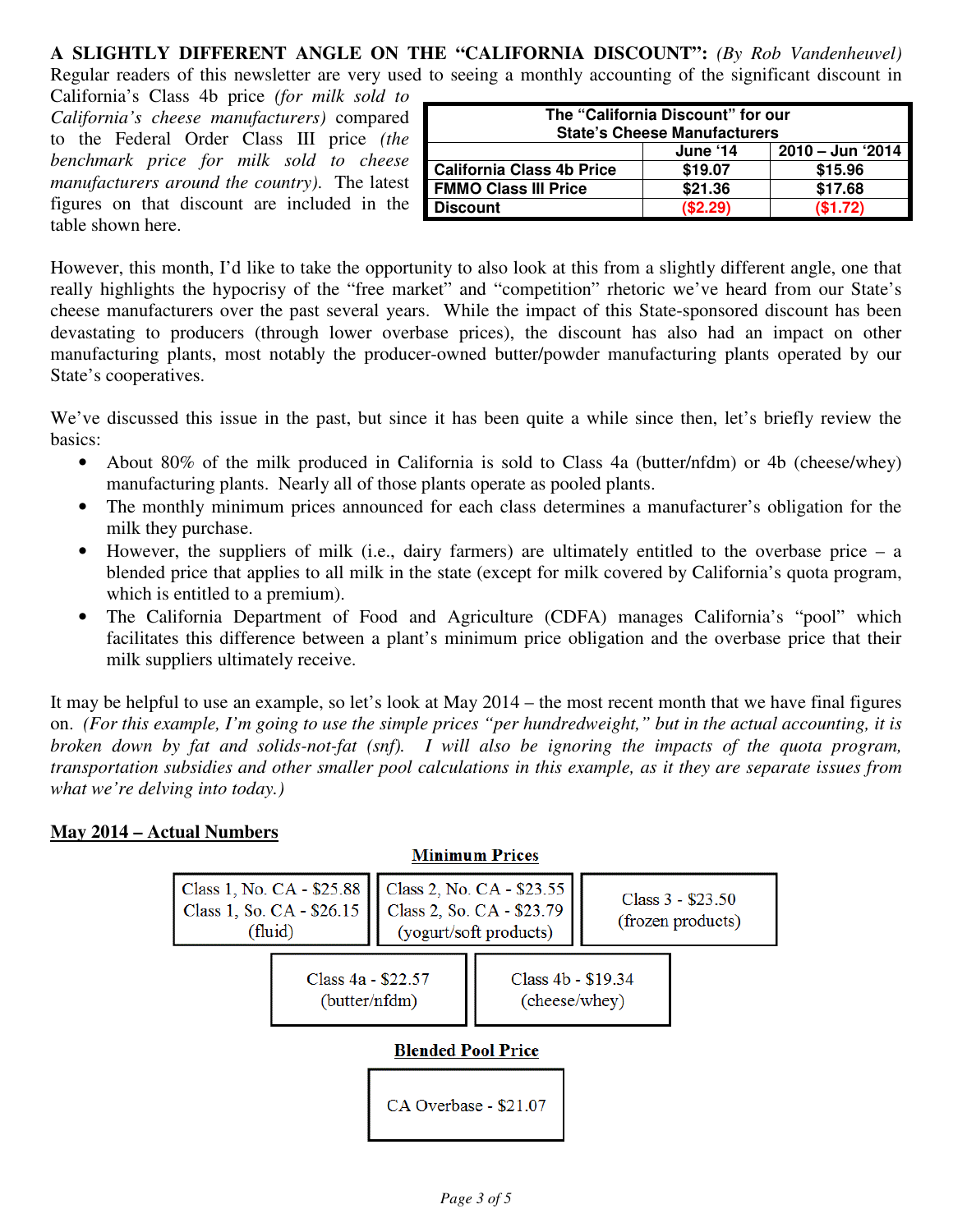**So what do these numbers mean?** Well, it depends on who you are. For California dairy families, whether you are shipping your milk to a Class 1, 2, 3, 4a or 4b plant, you're entitled to the overbase price for your milk, which in May was \$21.07/cwt.

For manufacturing plants, each plant is treated different based on the products they make (which could be all in once class, or broken up into multiple classes). For instance, let's look at the two largest classes of milk:

- If you were making butter/powder products, and were therefore buying Class 4a milk, these numbers mean that you had to pay \$22.57/cwt for your milk; \$21.07/cwt of that went to the supplier of your milk as the overbase price, and the difference (\$1.50/cwt) was sent to CDFA as a "pool contribution."
- On the other hand, if you were making cheese/whey products, and were therefore buying Class 4b milk, you had to pay the supplier of your milk the same \$21.07/cwt overbase price, but only \$19.34/cwt came out of your pocket, and the balance (\$1.73/cwt) came from CDFA as a "pool withdrawal."

Remember that all the pool contributions sent to CDFA by some manufacturers are ultimately paid back out in pool withdrawals to the other manufacturers (as well as quota premiums and transportation subsidies, but again, those are different issues). So in this example in May 2014, plants that make Class 1, 2, 3 and 4a products all were obligated to contribute money into the pool, and most of that money went to Class 4b plants in the form of a pool withdrawal.

**What have these pool contributions and pool withdrawals meant in real dollars?** Since the start of 2010, when we started seeing the widening gap between our Class 4b price and the Federal Order Class III price, **California's cheese manufacturers have been on the receiving end of total pool withdrawals in the amount of \$610,863,834 through May 2014!** During that same period of time**, Class 4a plants – which are primarily operated by producer-owned cooperatives – have made pool contributions totaling \$540,499,060** *(which was where CDFA got most of the money to pay the \$610 million to the Class 4b plants)*.

Let's think about that for a moment. In hearing testimony and press releases over the past five years, our cheese manufacturers have preached the gospel of "competition" and "free markets." But in reality, because CDFA has seen fit to maintain a significantly discounted Class 4b price, those cheese manufacturers have been on the receiving end of \$610 million, which was taken right out of the pockets of the plants they ultimately compete with for a milk supply (Class 4a).

Of course, this is not a new revelation; our pooling system has been in place for more than 40 years, and it is designed this way in an effort to have plants from each class participate in the pool based on their products' ability to generate revenue. What I mean is that the system is built to recognize that if one class of products isn't generating as much value from the milk they buy as another class of products, they shouldn't have the same financial relationship to the pool. And there are certainly been times when the cumulative value generated by cheese/whey products is less than the value generated by other products like butter/nfdm.

However, the scenario we've seen in the past several years is *not* due to market-based differences between butter/nfdm and cheese/whey, but rather a conscious decision by CDFA to artificially discount the Class 4b price. How do we know? Let's take a glance at how our pool numbers would look if **California's Class 4a/4b prices were set equal to the Federal Order Class III/IV prices, which are the benchmark prices for comparable milk sold all over the U.S.?** 

#### *A couple of notes before looking at those numbers:*

- *For the sake of simplicity, I have not incorporated any changes to the Class 2/3 prices, even though those two formulas are directly tied to the Class 4a prices.*
- *If our State's cheesemakers are to be believed from testimony they've given in the past, they would not have bought as much California milk if our prices were equal to the Federal Order prices. Of course my question to them would be, where would you move to in order to get cheaper milk, as the Federal Order Class III price is the benchmark price driving the value of milk sold to cheese plants all over the country?*